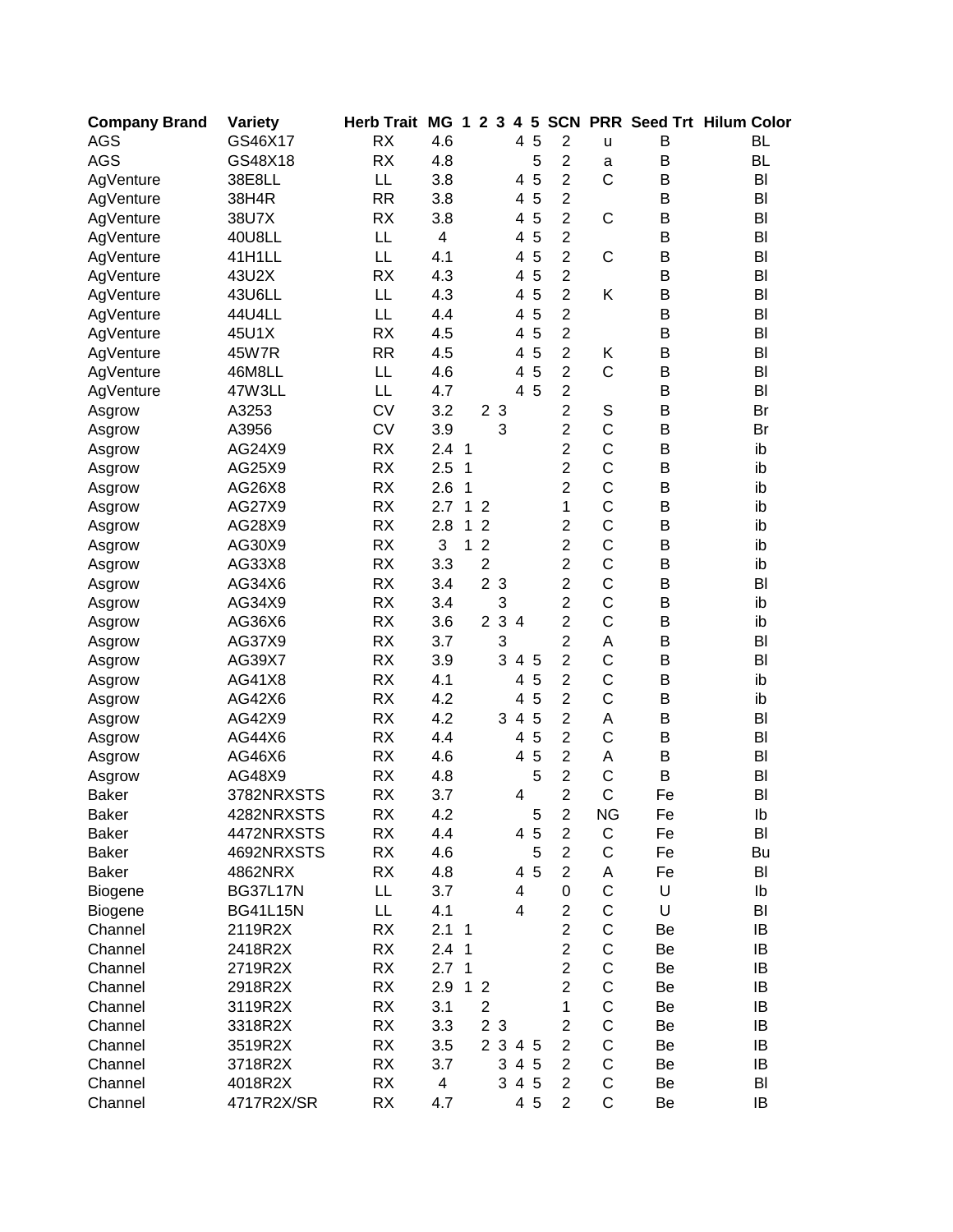| Cornelius      | CB23X00           | <b>RX</b> | 2.3              | 1            |                |                |                          |                | $\overline{c}$          | C              | Be        |           |
|----------------|-------------------|-----------|------------------|--------------|----------------|----------------|--------------------------|----------------|-------------------------|----------------|-----------|-----------|
| Cornelius      | CB24R82           | <b>RR</b> | 2.4              | 1            |                |                |                          |                | $\overline{2}$          | Κ              | Be        |           |
| Cornelius      | CB24X64           | <b>RX</b> | 2.4              | 1            |                |                |                          |                | $\overline{2}$          | <b>NG</b>      | Be        |           |
| Cornelius      | CB26X67           | <b>RX</b> | 2.6              | 1            |                |                |                          |                | S                       | $\mathsf C$    | Be        |           |
| Cornelius      | CB27X81           | <b>RX</b> | 2.7              | 1            |                |                |                          |                | $\overline{2}$          | C              | Be        |           |
| Cornelius      | <b>CB28R58</b>    | <b>RR</b> | 2.8              | 1            |                |                |                          |                | $\overline{2}$          | Α              | Be        |           |
| Cornelius      | CB29X90           | <b>RX</b> | 2.9              | 1            |                |                |                          |                | $\overline{2}$          | C              | Be        |           |
| Cornelius      | CB31X25           | <b>RX</b> | 3.1              | 1            |                |                |                          |                | $\overline{c}$          | C              | Be        |           |
| Credenz        | CZ 2312 LL        | LL        | 2.3              | 1            |                |                |                          |                | $\overline{2}$          | Α              | Be        | Br        |
| Credenz        | CZ 2408 LL        | LL        | 2.4              | $\mathbf{1}$ |                |                |                          |                | $\overline{2}$          | Κ              | Be        | BI        |
| Credenz        | CZ 2601 LL        | LL        | 2.6              | 1            |                |                |                          |                | $\overline{2}$          | A              | Be        | BI        |
| Credenz        | CZ 2928 LL        | LL        | 2.9              | $\mathbf{1}$ | $\overline{2}$ |                |                          |                | $\overline{2}$          | C              | Be        | Ib        |
| Credenz        | CZ 3233 LL        | LL        | 3.2              |              | $\overline{2}$ |                |                          |                | $\overline{2}$          | $\mathsf C$    | Be        | Ib        |
| Credenz        | CZ 3548 LL        | LL        | 3.5              |              | $\overline{2}$ | 3              |                          |                | $\overline{2}$          | Κ              | Be        | BI        |
| Credenz        | CZ 3601 LL        | LL        | 3.6              |              |                | 2 3 4          |                          |                | $\overline{2}$          | A              | Be        | BI        |
| Credenz        | CZ 3841 LL        | LL        | 3.8              |              |                | 3              | $\overline{4}$           |                | $\overline{c}$          | A              | Be        | BI        |
| Credenz        | CZ 4105 LL        | LL        | 4.1              |              |                | 3              |                          | 4 5            | $\overline{2}$          | S              | Be        | BI        |
| Credenz        | CZ 4308 LL        | LL        | 4.3              |              |                | 3              | $\overline{4}$           | $\overline{5}$ | $\overline{2}$          | Κ              | Be        | BI        |
| Credenz        | <b>CZ 4548 LL</b> | LL        | 4.5              |              |                |                | 4                        | 5              | $\overline{2}$          | Κ              | Be        | BI        |
| Credenz        | CZ 4820 LL        | LL        | 4.8              |              |                |                |                          | 5              | $\overline{2}$          | A              | Be        | BI        |
| DairyLand      | DSR-2909/R2Y      | <b>RR</b> | 2.9              | 1            |                |                |                          |                |                         |                | <b>NA</b> |           |
| DairyLand      | DSR-3028/R2Y      | <b>RR</b> | 3                | 1            |                |                |                          |                |                         |                | <b>NA</b> |           |
| DairyLand      | DSR-3250/R2Y      | <b>RR</b> | 3.2              |              |                | 2 <sub>3</sub> |                          |                |                         |                | <b>NA</b> |           |
| DairyLand      | DSR-3555/R2Y      | <b>RR</b> | 3.5              |              |                | 2 <sub>3</sub> |                          |                |                         |                | <b>NA</b> |           |
| DeReadt        | 2088NR2Y          | <b>RR</b> | $\overline{2}$   | 1            |                |                |                          |                | $\overline{2}$          | C              | B         | <b>BR</b> |
| <b>DeReadt</b> | 2416NR2Y          | <b>RR</b> | 2.4              | 1            |                |                |                          |                | $\overline{c}$          | Κ              | B         | BI        |
| <b>DeReadt</b> | 2523GT            | <b>RR</b> | 2.5              | $\mathbf{1}$ |                |                |                          |                | 5                       | $\mathsf S$    | B         | <b>BR</b> |
| DeReadt        | 2600 B-GT         | <b>RR</b> | 2.6              | $\mathbf{1}$ |                |                |                          |                | $\overline{2}$          | Κ              | B         | BI        |
| Dyna Gro       | S25XT99           | RX        | 2.5              | 1            |                |                |                          |                | $\overline{2}$          | $\mathsf C$    | B         | Ib        |
| Dyna Gro       | S28XT58           | RX        | 2.8              | $\mathbf{1}$ | $\overline{2}$ |                |                          |                | $\overline{2}$          | C              | B         | Ib        |
| Dyna Gro       | S30XT68           | RX        | 3                | 1            | $\overline{2}$ |                |                          |                | $\overline{2}$          | $\mathsf C$    | B         | Bu        |
| Dyna Gro       | S31XT59           | <b>RX</b> | 3.1              | 1            | $\overline{2}$ |                |                          |                | $\overline{2}$          | $\mathbb S$    | B         | BI        |
| Dyna Gro       | S33XT79           | <b>RX</b> | 3.3              |              | $\overline{2}$ |                |                          |                | $\overline{2}$          | A              | B         | BI        |
| Dyna Gro       | S34XT69           | <b>RX</b> | 3.4              |              |                | 2 <sub>3</sub> |                          |                | $\overline{2}$          | C              | B         | Ib        |
| Dyna Gro       | S35XT97           | <b>RX</b> | 3.5              |              | $\overline{2}$ | 3              |                          |                | $\overline{c}$          | C              | B         | Ib        |
| Dyna Gro       | S36XT09           | <b>RX</b> | 3.6              |              |                | 2 <sub>3</sub> |                          |                | $\overline{2}$          | $\overline{C}$ | B         | BI        |
| Dyna Gro       | S37XS89           | RX        | 3.7              |              |                | 3              | 4                        |                | 2                       | C              | B         | BI        |
| Dyna Gro       | S37XT28           | <b>RX</b> | 3.7              |              |                | 3              | $\overline{\mathbf{4}}$  |                | $\overline{\mathbf{c}}$ | $\mathsf C$    | B         | Ib        |
| Dyna Gro       | S39XT08           | <b>RX</b> | 3.9              |              |                | 3              | $\overline{\mathcal{A}}$ |                | $\overline{c}$          | $\mathsf C$    | B         | Ib        |
| Dyna Gro       | S39XT68           | <b>RX</b> | 3.9              |              |                |                |                          | 4 5            | $\overline{2}$          | $\mathbb S$    | B         | Ib        |
| Dyna Gro       | S41XS98           | RX        | 4.1              |              |                |                | 4                        | 5              | $\overline{2}$          | $\mathbb S$    | B         | Ib        |
| Dyna Gro       | S4209N            | <b>CV</b> | 4.2              |              |                |                | $\overline{4}$           | 5              | $\overline{2}$          | C              | B         | BI        |
| Dyna Gro       | S43XS27           | RX        | 4.3              |              |                |                | 4                        | 5              | $\overline{2}$          | C              | B         | BI        |
| Dyna Gro       | S44XS68           | RX        | 4.4              |              |                |                |                          | 5              | $\overline{2}$          | $\mathsf C$    | B         | BI        |
| Dyna Gro       | S46XS87           | RX        | 4.6              |              |                |                |                          | 5              | $\overline{2}$          | C              | В         | Ib        |
| FS HiSOY®      | 24X80             | RX        | 2.4 <sub>1</sub> |              |                |                |                          |                | $\overline{2}$          | $\mathsf C$    | B         | lb        |
| FS HiSOY®      | 25X70             | RX        | 2.5              | $\mathbf 1$  |                |                |                          |                | $\overline{2}$          | C              | B         | lb        |
| FS HiSOY®      | 26L60             | LL        | 2.6              | 1            |                |                |                          |                | $\overline{2}$          | $\mathsf C$    | B         | BI        |
| FS HiSOY®      | 27X80             | <b>RX</b> | 2.7              | $\mathbf{1}$ | $\overline{2}$ |                |                          |                | $\overline{2}$          | $\mathsf C$    | В         | BI        |
| FS HiSOY®      | 28C70             | CV        | 2.8              | 1            |                | 2 <sub>3</sub> |                          |                | $\overline{2}$          | <b>NG</b>      | В         | BI        |
| FS HiSOY®      | 28L70             | LL        | 2.8              | 1            | $\overline{2}$ |                |                          |                | $\overline{c}$          | C              | B         | Ib        |
| FS HiSOY®      |                   | RX        | 2.8              |              | 1 <sub>2</sub> |                |                          |                | $\overline{2}$          | $\mathsf C$    | B         | Ib        |
|                | 28X70             |           |                  |              |                |                |                          |                |                         |                |           |           |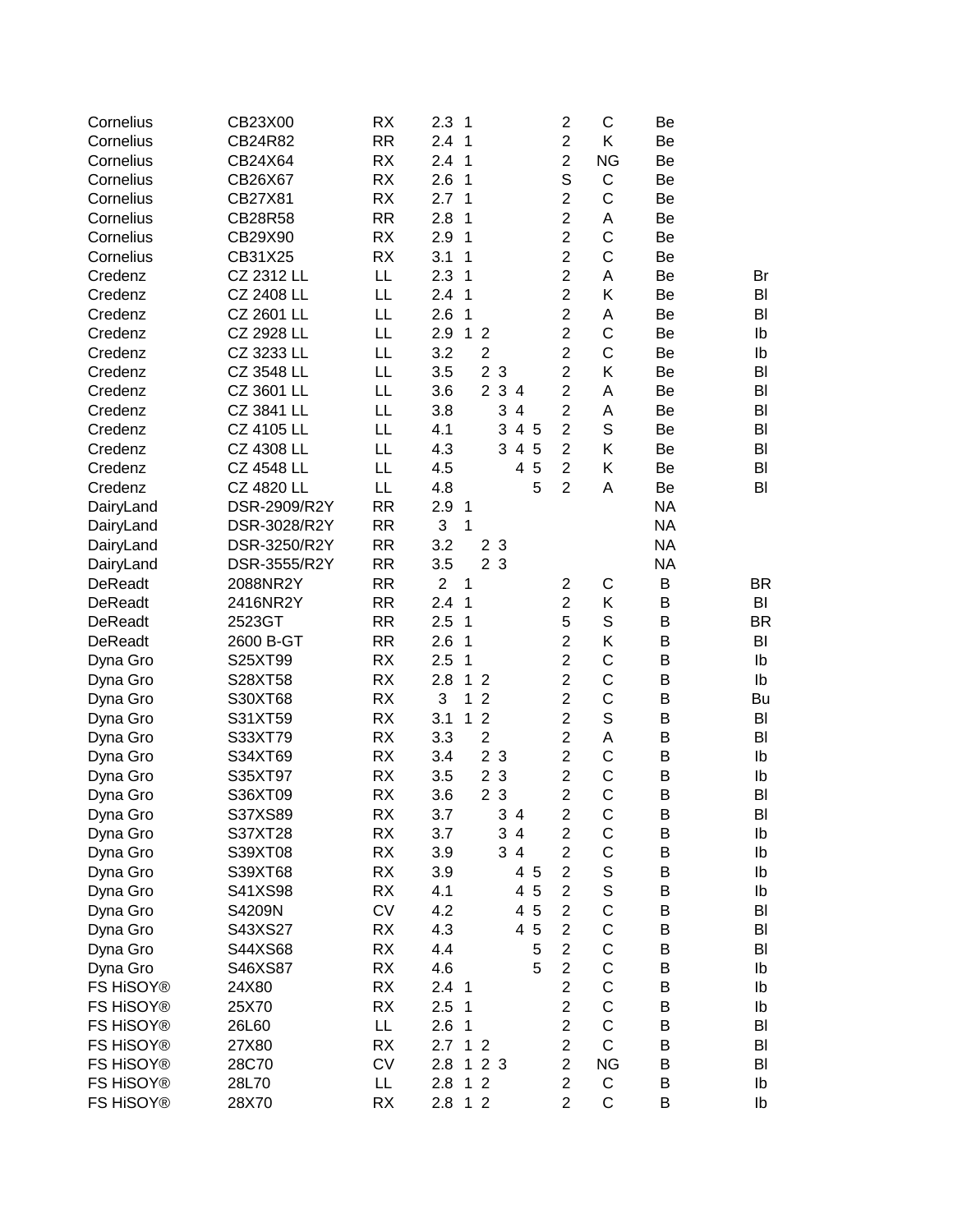| FS HiSOY®           | 29X80          | <b>RX</b> | 2.9<br>1<br>$\overline{2}$<br>$\overline{2}$<br>С<br>B<br>BI                             |  |
|---------------------|----------------|-----------|------------------------------------------------------------------------------------------|--|
| FS HiSOY®           | 30X80          | <b>RX</b> | $\overline{c}$<br>3<br>$\overline{2}$<br>C<br>1<br>B<br>Bu                               |  |
| FS HiSOY®           | 31X60          | <b>RX</b> | $\overline{c}$<br>C<br>$\overline{2}$<br>3.1<br>B<br>Ib                                  |  |
| FS HiSOY®           | 32L60          | LL        | $\overline{2}$<br>C<br>3.2<br>2 <sub>3</sub><br>B<br>Bu                                  |  |
| FS HiSOY®           | 32X80          | <b>RX</b> | C<br>3<br>$\overline{c}$<br>3.2<br>$\overline{2}$<br>B<br>Ib                             |  |
| FS HiSOY®           | 33X80          | <b>RX</b> | $\overline{2}$<br>$\mathsf{C}$<br>2 <sub>3</sub><br>3.3<br>B                             |  |
|                     |                |           | Ib                                                                                       |  |
| FS HiSOY®           | 34C80          | <b>CV</b> | $\overline{2}$<br>2 <sub>3</sub><br><b>NG</b><br>3.4<br>B<br>BI                          |  |
| FS HiSOY®           | 34X60          | <b>RX</b> | $\overline{2}$<br>$\mathsf C$<br>2 <sub>3</sub><br>3.4<br>B<br>Ib                        |  |
| FS HiSOY®           | 35X80          | <b>RX</b> | 3<br>$\overline{2}$<br>C<br>3.5<br>B<br>BI                                               |  |
| FS HiSOY®           | 37X70          | <b>RX</b> | $\overline{2}$<br>3<br>C<br>B<br>3.7<br>Ib                                               |  |
| FS HiSOY®           | 38L32          | LL        | $\overline{2}$<br>3<br>3.8<br>Α<br>B<br>4<br>BI                                          |  |
| FS HiSOY®           | 38X70          | <b>RX</b> | $\mathsf C$<br>$\overline{2}$<br>3<br>3.8<br>$\overline{\mathcal{A}}$<br>B<br>BI         |  |
| FS HiSOY®           | 39C42          | <b>CV</b> | $\mathsf{C}$<br>$\overline{2}$<br>3<br>$\overline{\mathbf{4}}$<br>3.9<br>B<br>Br         |  |
| FS HiSOY®           | 39X70          | <b>RX</b> | $\overline{2}$<br>3<br>$\overline{\mathbf{4}}$<br><b>NG</b><br>3.9<br>B<br>Ib            |  |
| FS HiSOY®           | 41L42          | LL        | C<br>3<br>$\overline{\mathbf{4}}$<br>$\overline{2}$<br>4.1<br>B<br>BI                    |  |
| FS HiSOY®           | 41X70          | <b>RX</b> | 3<br>$\overline{\mathbf{4}}$<br>$\overline{2}$<br><b>NG</b><br>B<br>4.1<br>Ib            |  |
| FS HiSOY®           | 42L70          | LL        | $\overline{2}$<br>3<br>Κ<br>4.2<br>$\overline{4}$<br>B<br>BI                             |  |
| FS HiSOY®           | 43C60          | <b>CV</b> | $\overline{2}$<br>4.3<br>3<br>$\overline{4}$<br>A<br>B<br>BI                             |  |
| FS HiSOY®           | 43X60          | <b>RX</b> | $\overline{2}$<br>C<br>4.3<br>3<br>4 5<br>B<br>BI                                        |  |
| FS HiSOY®           | 44L60          | LL        | 5<br>$\overline{2}$<br><b>NG</b><br>4.4<br>B<br>BI<br>4                                  |  |
| FS HiSOY®           | 45X80          | <b>RX</b> | 4 5<br>$\overline{2}$<br>C<br>B<br>4.5<br>Bu                                             |  |
| FS HiSOY®           | 46X60          | <b>RX</b> | $\overline{2}$<br>C<br>4.6<br>5<br>B<br>Ib                                               |  |
| FS HiSOY®           | 47L50          | LL        | $\overline{2}$<br>$\mathsf C$<br>4.7<br>5<br>B<br>BI                                     |  |
| FS HiSOY®           |                |           | $\overline{2}$<br>C<br>5                                                                 |  |
|                     | 48X70          | <b>RX</b> | 4.8<br>B<br>Ib                                                                           |  |
| FS HiSOY®           | 49L80          | LL        | $\overline{2}$<br>5<br>4.9<br>A<br>B<br>BI                                               |  |
| FS HiSOY®           | 49X60          | <b>RX</b> | $\overline{2}$<br>C<br>5<br>4.9<br>B<br>BI                                               |  |
| Go Soy              | 43C17S         | CS        | $\overline{2}$<br>4.3<br>$\mathbf{1}$<br>2 <sub>3</sub><br>5<br>B<br><b>BL</b><br>4<br>u |  |
| Go Soy              | 49G16          | <b>RR</b> | 5<br>$\overline{\mathbf{4}}$<br>4.9<br>B<br><b>BL</b><br>u                               |  |
| Go Soy              | E4510S         | CS        | 4 5<br>$\overline{2}$<br>4.5<br>B<br><b>BL</b><br>$\mathsf{u}$                           |  |
| Go Soy              | E4993-Drop     | <b>CV</b> | $\overline{2}$<br>5<br>4.9<br>B<br><b>BL</b><br>u                                        |  |
| <b>Green Valley</b> | 38X9           | <b>RX</b> | $\overline{c}$<br>C<br>3.8<br>B<br>IB<br>3                                               |  |
| <b>Green Valley</b> | 39X7           | <b>RX</b> | 3<br>$\overline{2}$<br>C<br>3.9<br>B<br>IB                                               |  |
| <b>Green Valley</b> | <b>GV 36X7</b> | <b>RX</b> | 3<br>$\overline{2}$<br>C<br>3.6<br>B<br>IB                                               |  |
| Hoblit              | 298LL          | LL        | $\mathsf C$<br>$\overline{c}$<br>2.9<br>B<br>$\mathbf{1}$<br>$\overline{2}$<br>Ib        |  |
| Hoblit              | 368LL          | LL        | $\overline{c}$<br>$\mathsf C$<br>$\overline{2}$<br>3.6<br>3<br>B<br>BI<br>4              |  |
| Hoblit              | 384LL          | LL        | 2 3<br>$\overline{2}$<br>$\overline{C}$<br>3.8<br>B<br>$\overline{4}$<br>BI              |  |
| Hoblit              | 418LL          | LL        | 4.1<br>3 4<br>2<br>С<br>Β<br>BI                                                          |  |
| Hoffman             | <b>H393N</b>   | <b>CV</b> | $\overline{\mathbf{c}}$<br>C<br>3.9<br>4 5<br>B<br>BI                                    |  |
| Hoffman             | <b>H416N</b>   | <b>CV</b> | $\mathsf C$<br>4 5<br>$\overline{2}$<br>4.1<br>B<br>Br                                   |  |
| Hoffman             | H41L16         | LL        | 4 5<br>$\overline{2}$<br>$\mathsf{C}$<br>4.1<br>BI<br>B                                  |  |
| Hoffman             | H45L17         | LL        | 4 5<br>$\overline{2}$<br><b>NG</b><br>4.5<br>B<br>BI                                     |  |
| Hoffman             | H47L19         | LL        | 4 5<br>$\overline{2}$<br>4.7<br>A<br>B<br>BI                                             |  |
| Illini              | 2043Na         | <b>CV</b> | $\overline{2}$<br>$\mathbf 1$<br>B                                                       |  |
| Illini              | 2643N          | CV        | 1 <sub>2</sub><br>2.6<br>B<br>G                                                          |  |
| Illini              | 2723N          | CV        | 2 3<br>2.7<br>B<br>BI                                                                    |  |
|                     |                |           | $\overline{2}$                                                                           |  |
| Illini              | 2880Na         | CV        | 2.8<br>B<br>Bu                                                                           |  |
| Illini              | 2904N          | CV        | 2 <sub>3</sub><br>B<br>2.9<br>lb                                                         |  |
| Illini              | 3025N          | CV        | 3<br>$\sf B$<br>3 4<br>Br                                                                |  |
| Illini              | 3264N          | CV        | 3<br>3.2<br>B<br>BI                                                                      |  |
| Illini              | 3546N          | CV        | 3<br>$\sf B$<br>3.5<br>4<br>BI                                                           |  |
| Illini              | 3613N          | CV        | 3<br>B<br>3.6<br>BI                                                                      |  |
| Illini              | 3648N          | CV        | 3 4<br>B<br>3.6<br>BI                                                                    |  |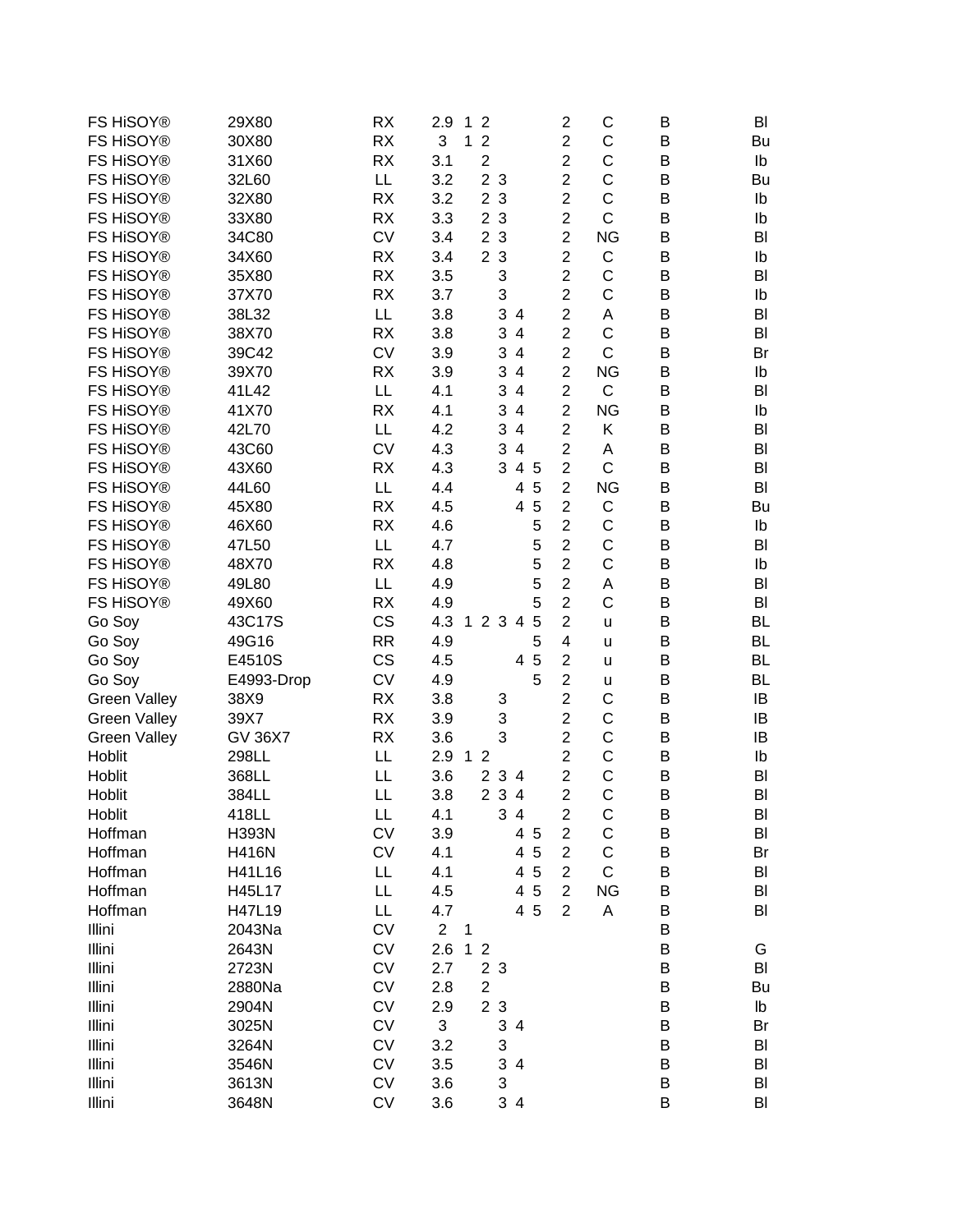| Illini          | 3822NSTS         | <b>CV</b> | 3.8                                         | 4 5            |                         |                | B         | BI        |
|-----------------|------------------|-----------|---------------------------------------------|----------------|-------------------------|----------------|-----------|-----------|
| Illini          | 3849N            | <b>CV</b> | 3.8                                         | $\overline{4}$ |                         |                | B         | Bu        |
| Illini          | 3855N            | <b>CV</b> | 3.8                                         | 4 5            |                         |                | B         | BI        |
| Illini          | 3957             | <b>CV</b> | 3.9                                         | 5<br>4         |                         |                | B         | BI        |
| Illini          | 4014N            | <b>CV</b> | 4                                           | 5<br>4         |                         |                | B         | BI        |
| Illini          | 4035N            | <b>CV</b> | 4                                           | 4 5            |                         |                | B         | Br        |
| Illini          | 6265N            | <b>CV</b> | 2.6<br>2                                    |                |                         |                | B         | Bu        |
| <b>LG Seeds</b> | C2888RX          | <b>RX</b> | $\overline{2}$<br>2.8<br>$\mathbf{1}$       |                | $\overline{2}$          | C              | B         | Ib        |
| <b>LG Seeds</b> | C3010RX          | <b>RX</b> | 3<br>2 3<br>$\mathbf{1}$                    |                | $\overline{2}$          | <b>NG</b>      | B         | Ib        |
| <b>LG Seeds</b> | C3550RX          | <b>RX</b> | 2 3 4<br>3.5                                |                | $\overline{2}$          | $\mathsf{C}$   | B         | Ib        |
| <b>LG Seeds</b> | C4227RX          | <b>RX</b> | 4.2                                         | 4 5            | $\overline{2}$          | <b>NG</b>      | B         | Ib        |
| <b>LG Seeds</b> | <b>LGS2444RX</b> | <b>RX</b> | 2.4 <sub>1</sub>                            |                | $\overline{2}$          | $\mathsf C$    | B         | Ib        |
| <b>LG Seeds</b> | <b>LGS2680RX</b> | <b>RX</b> | 2.6<br>1                                    |                | S                       | C              | B         | Ib        |
| <b>LG Seeds</b> | <b>LGS2759RX</b> | <b>RX</b> | 2.7<br>$\mathbf 1$                          |                | $\overline{2}$          | K              | B         | Ib        |
| <b>LG Seeds</b> | <b>LGS3297RX</b> | <b>RX</b> | 3.2<br>$\mathbf{1}$<br>2 <sub>3</sub>       |                | $\overline{2}$          | C              | B         | Ib        |
| <b>LG Seeds</b> | <b>LGS3411RX</b> | <b>RX</b> | $\mathbf{1}$<br>$\overline{2}$<br>34<br>3.4 |                | $\overline{2}$          | C              | B         | BI        |
| <b>LG Seeds</b> | LGS3777RX        | RX        | 2 3<br>3.7                                  | 4 5            | $\overline{2}$          | C              | B         | BI        |
| Martin          | M33X             | RX        | 3.3<br>3                                    |                | $\overline{2}$          | $\overline{C}$ | <b>NA</b> | Ib        |
| Martin          | <b>M35C</b>      | <b>RR</b> | 3<br>3.5                                    |                | $\overline{2}$          | <b>NG</b>      | <b>NA</b> | BI        |
| Missouri        | S13-10590C       | <b>CV</b> | 4.3                                         | 4 5            |                         |                | Be        | BI        |
| Missouri        | S14-15138R       | <b>RS</b> | 4.8                                         | 5              |                         |                | Be        | BI        |
| Missouri        | S14-9051R        | <b>RR</b> | 4.7                                         | 4 5            |                         |                | Be        | Bf        |
| Monier          | M2837R2          | <b>RR</b> | 2.8<br>$\overline{2}$                       |                | $\overline{2}$          | A              | B         | BI        |
| Monier          | M2866RX          | <b>RX</b> | 2.8<br>$\overline{2}$                       |                | $\overline{2}$          | C              | B         | Ib        |
| Monier          | M2957RX          | <b>RX</b> | $\overline{2}$<br>2.9                       |                | $\overline{2}$          | C              | B         | BI        |
| Monier          | M3240RX          | <b>RX</b> | $\overline{2}$<br>3.2                       |                | $\overline{2}$          | C              | B         | Ib        |
| Monier          | M3425R2          | <b>RR</b> | $\overline{2}$<br>3.4                       |                | $\overline{2}$          | C              | B         | Ib        |
| Monier          | M3457RX          | <b>RX</b> | $\overline{2}$<br>3.4                       |                | $\overline{2}$          | C              | B         | Ib        |
| Munson          | 8247R2Y          | <b>RR</b> | 2.4<br>$\mathbf{1}$                         |                | $\overline{2}$          | K              | B         | BI        |
| Munson          | 8270             | <b>CV</b> | $\mathbf{1}$<br>2.7                         |                | $\overline{2}$          | <b>NG</b>      | B         | G         |
| Munson          | 8331             | <b>CV</b> | $\overline{2}$<br>3.1                       |                | $\overline{2}$          | <b>NG</b>      | В         | Br        |
| Munson          | 8380             | <b>CV</b> | 3<br>3.8                                    |                | $\overline{2}$          | <b>NG</b>      | B         | BI        |
| Munson          | 9258RR2X         | <b>RX</b> | 2.5<br>$\mathbf 1$                          |                | $\overline{2}$          | $\mathsf C$    | B         | Ib        |
| Munson          | 9289RR2X         | <b>RX</b> | 2.8<br>1                                    |                | $\overline{2}$          | $\mathsf C$    | B         | BI        |
| Munson          | 9309RR2X         | <b>RX</b> | 3<br>1<br>$\overline{2}$                    |                | $\overline{2}$          | <b>NG</b>      | B         | BI        |
| Munson          | 9328RR2X         | RX        | $\overline{2}$<br>3.2                       |                | $\overline{2}$          | C              | B         | Ib        |
| Munson          | 9349RR2X         | RX        | 3.4<br>2 3                                  |                | 2                       | С              | B         | BI        |
| Munson          | 9369RR2X         | RX        | 2 3<br>3.6                                  |                | $\overline{\mathbf{c}}$ | $\mathsf C$    | B         | BI        |
| Munson          | 9389RR2X         | RX        | 3.8<br>3                                    |                | $\overline{c}$          | $\mathsf C$    | B         | BI        |
| Munson          | 9408RR2X         | RX        | 3<br>4                                      |                | $\overline{2}$          | <b>NG</b>      | B         | Ib        |
| NuTech          | 3252L            | LL        | 2.5<br>1 <sub>2</sub>                       |                | $\overline{c}$          | $\mathsf C$    | B         | BL        |
| NuTech          | 3309L            | LL        | 3<br>2 3<br>$\mathbf{1}$                    |                | $\overline{2}$          | C              | B         | IB        |
| NuTech          | 3321L            | LL        | 2 <sub>3</sub><br>3.2                       |                | $\overline{2}$          | Κ              | B         | IB        |
| NuTech          | 3341L            | LL        | 2 <sub>3</sub><br>3.4                       |                | $\overline{2}$          | Κ              | B         | BL        |
| NuTech          | 3361L            | LL        | 2 3<br>3.6                                  |                | $\overline{2}$          | Κ              | B         | BL        |
| NuTech          | 3386L            | LL        | 3.8<br>2 <sub>3</sub>                       |                | $\overline{2}$          | C              | B         | BL        |
| NuTech          | 7253             | <b>RR</b> | $\overline{2}$<br>2.5<br>$\mathbf{1}$       |                | 1                       | Κ              | B         | BR        |
| NuTech          | 7279             | <b>RR</b> | $\overline{2}$<br>2.7<br>$\mathbf{1}$       |                | $\overline{2}$          | $\mathsf C$    | B         | <b>BL</b> |
| NuTech          | 7287X            | <b>RX</b> | 1<br>$\overline{2}$<br>2.8                  |                | $\overline{2}$          | Κ              | B         | BR        |
| NuTech          | 7295             | <b>RR</b> | 2 3<br>2.9<br>1                             |                | $\overline{2}$          | Κ              | B         | <b>BR</b> |
| NuTech          | 7337             | <b>RR</b> | 2 3<br>3.3                                  |                | $\overline{c}$          | Κ              | B         | <b>BL</b> |
| NuTech          | 7352X            | RX        | 3.5<br>2 3                                  |                | $\overline{2}$          | $\mathsf C$    | B         | BF        |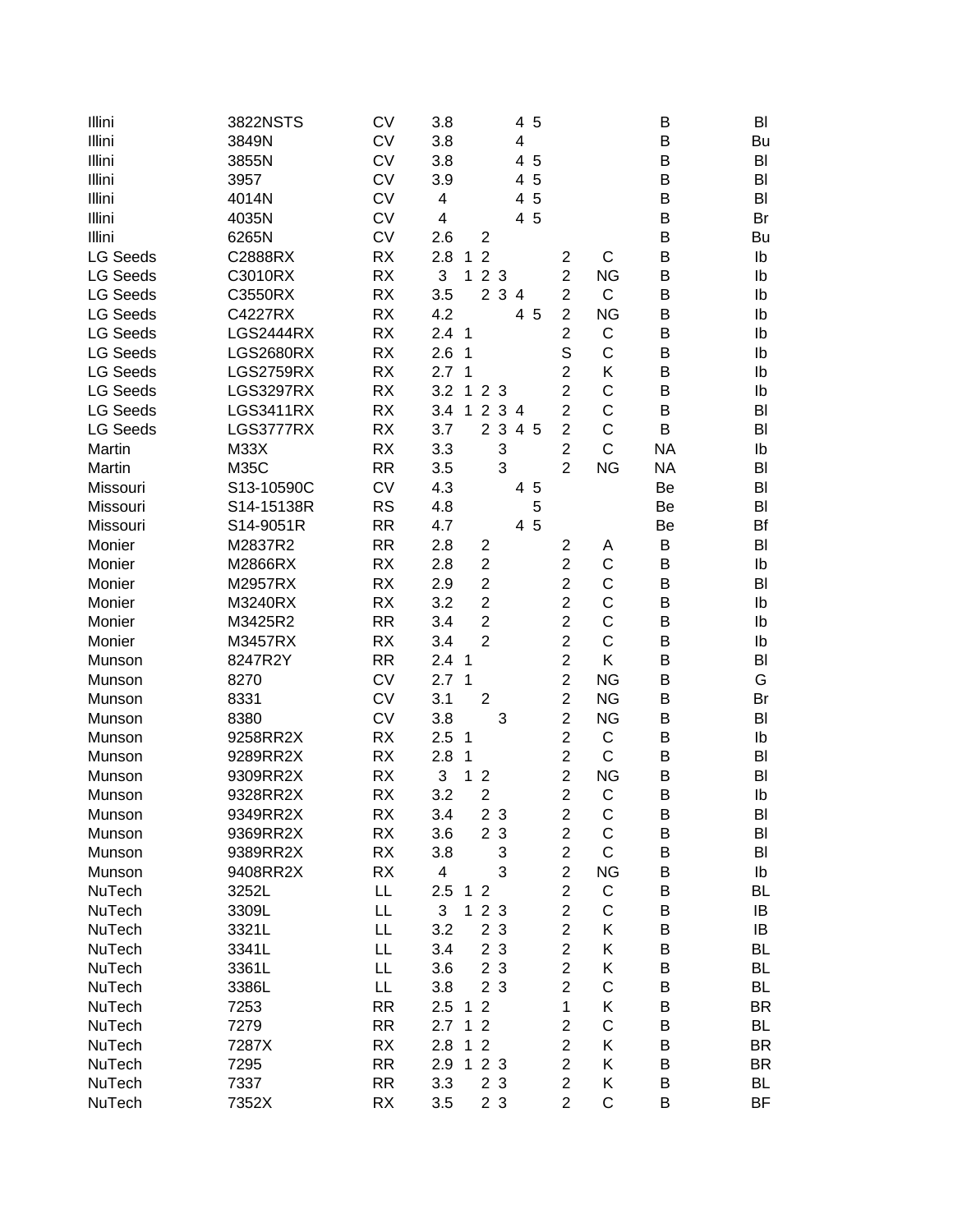| NuTech       | 7387X          | RX        | 3.8                     |                | 2 <sub>3</sub> |       |     | $\overline{c}$          | C           | Β | IB        |
|--------------|----------------|-----------|-------------------------|----------------|----------------|-------|-----|-------------------------|-------------|---|-----------|
| Pioneer      | P24A80X*       | <b>RX</b> | 2.4<br>$\mathbf{1}$     | $\overline{2}$ |                |       |     |                         |             | B |           |
| Pioneer      | P31A22X*       | <b>RX</b> | 3.1<br>$\mathbf{1}$     |                | 2 <sub>3</sub> |       |     |                         |             | B |           |
| Pioneer      | P33T19X*       | <b>RX</b> | 3.3                     |                |                | 2 3 4 |     |                         |             | В |           |
| Pioneer      | P36T36X        | <b>RX</b> | 3.6                     |                | 2 <sub>3</sub> |       | 4 5 |                         |             | B |           |
| Pioneer      | P37T09L-Drop   | LL.       | 3.7                     |                |                |       | 4 5 |                         |             | B |           |
| Pioneer      | P38A98X*       | RX        | 3.8                     |                |                | 3 4 5 |     |                         |             | B |           |
| Pioneer      | P40T84X        | RX        | $\overline{\mathbf{4}}$ |                |                | 3 4 5 |     |                         |             | B |           |
| Pioneer      | P41T79L-Drop   | LL        | 4.1                     |                |                |       | 4 5 |                         |             | B |           |
| Power Plus®  | 25G8 TM*       | RR        | 2.5 <sub>1</sub>        |                |                |       |     | 1                       | Κ           | B | Br        |
| Power Plus®  | 36A1X TM*      | <b>RX</b> | 3.6                     |                |                | 2 3 4 |     | $\overline{2}$          | $\mathsf C$ | B | Bu        |
| Public       | Dwight         | <b>CV</b> | 2.9                     |                | 2 3            |       |     |                         |             | B | BI        |
| Public       | Jack           | <b>CV</b> | 2.9                     |                | 2 3            |       |     |                         |             | B | Υ         |
| Public       | Williams 82    | <b>CV</b> | 3.8                     |                | 3              |       |     |                         |             | B | BI        |
| Renk         | RS239NX        | <b>RX</b> | 2.3<br>$\overline{1}$   |                |                |       |     | 1                       | $\mathsf C$ | B | IB        |
| Renk         | <b>RS248NX</b> | RX        | 2.4<br>1                |                |                |       |     | $\overline{c}$          | $\mathsf C$ | B | <b>BL</b> |
| Renk         | <b>RS269X</b>  | <b>RX</b> | 2.6<br>1                |                |                |       |     | $\overline{2}$          | $\mathsf C$ | B | IB        |
| Renk         | <b>RS288NX</b> | <b>RX</b> | 2.8<br>1                |                |                |       |     | $\overline{c}$          | $\mathsf C$ | B | IB        |
| Renk         | RS328NX        | <b>RX</b> | 3.2<br>$\mathbf{1}$     | $\overline{2}$ |                |       |     | $\overline{2}$          | $\mathsf C$ | В | IB        |
| Renk         | RS348NX        | <b>RX</b> | 3.4                     | $\overline{c}$ |                |       |     | $\overline{2}$          | C           | B | IB        |
| Renk         | RS357NX        | <b>RX</b> | 3.5                     | $\overline{2}$ |                |       |     | $\overline{2}$          | C           | B | IB        |
| Renk         | RS379NX        | <b>RX</b> | 3.7                     |                | 3              |       |     | $\overline{2}$          | $\mathsf C$ | B | <b>BL</b> |
| Renk         | RS398NX        | <b>RX</b> | 3.9                     |                | 3              |       |     | $\overline{2}$          | S           | B | IB        |
| <b>Stine</b> | 27BA23         | GT        | 2.7                     | 1 <sub>2</sub> |                |       |     |                         |             | B |           |
| <b>Stine</b> | 27BB02         | GT        | 2.7<br>$\mathbf 1$      | $\overline{2}$ |                |       |     |                         |             | B |           |
| <b>Stine</b> | 28BA02         | GT        | 2.8<br>$\mathbf{1}$     | $\overline{2}$ |                |       |     |                         |             | B |           |
| <b>Stine</b> | 29LJ02         | LL        | $\mathbf{1}$<br>2.9     | $\overline{2}$ |                |       |     |                         |             | B |           |
| <b>Stine</b> | 31LI32         | LL        | 3.1<br>$\mathbf{1}$     |                | 2 3            |       |     |                         |             | B |           |
| <b>Stine</b> | 33LI32         | LL        | 3.3                     |                | 3              |       |     |                         |             | B |           |
| <b>Stine</b> | 34BA02         | GT        | 3.4                     |                | 3              |       |     |                         |             | B |           |
| <b>Stine</b> | 36LE32         | LL        | 3.6                     |                | 3 <sup>1</sup> |       | 4 5 |                         |             | B |           |
| <b>Stine</b> | 38LE02         | LL        | 3.8                     |                | 3              |       | 4 5 |                         |             | B |           |
| <b>Stine</b> | 41BA20         | GT        | 4.1                     |                |                | 3 4 5 |     |                         |             | B |           |
| <b>Stine</b> | 41LF32         | LL        | 4.1                     |                |                |       | 4 5 |                         |             | B |           |
| <b>Stine</b> | 42LF22         | LL        | 4.2                     |                |                |       | 4 5 |                         |             | B |           |
| Stone        | 2RX2129        | RX        | 2.1<br>1                |                |                |       |     | $\overline{c}$          | C           | B | BI        |
| Stone        | 2RX2418        | RX        | 2.4<br>1                |                |                |       |     | 2                       | C           | B | IB        |
| Stone        | 2RX2539        | RX        | 2.5<br>1                |                |                |       |     | $\overline{\mathbf{c}}$ | C           | Β | IB        |
| Stone        | 2RX2729        | RX        | 2.7<br>$\mathbf 1$      | $\overline{2}$ |                |       |     | S                       |             | B | IB        |
| Stone        | 2RX2929        | RX        | 2.9<br>1                | $\overline{2}$ |                |       |     | $\overline{2}$          |             | B | IB        |
| Stone        | 2RX3229        | RX        | 3.2                     |                | 2 3            |       |     | $\overline{2}$          | C           | B | IB        |
| Stone        | 2RX3449        | RX        | 3.4                     |                | 2 3            |       |     | $\overline{c}$          | $\mathsf C$ | B | BI        |
| Stone        | 2RX3628        | RX        | 3.6                     |                |                | 2 3 4 |     | $\overline{c}$          | $\mathsf C$ | B | IB        |
| Stone        | 2RX3928        | <b>RX</b> | 3.9                     |                | 3              | 4     |     | $\overline{c}$          | $\mathsf C$ | B | IB        |
| Stone        | 2RX4029        | RX        | 4                       |                | 3              |       | 4 5 | $\overline{c}$          | $\mathsf C$ | В | BI        |
| Stone        | 2RX4228-SR     | RX        | 4.2                     |                |                |       | 4 5 | $\overline{2}$          | $\mathsf C$ | B | BI        |
| Stone        | 2RX4339-SR     | RX        | 4.3                     |                |                | 4     |     | $\overline{2}$          | $\mathsf C$ | B | BI        |
| Stone        | 2RX4438        | <b>RX</b> | 4.4                     |                |                |       | 5   | $\overline{2}$          | $\mathsf C$ | B | BI        |
| Stone        | 2RX4629-SR     | <b>RX</b> | 4.6                     |                |                |       | 5   | $\overline{c}$          | $\mathsf C$ | B | BI        |
| Stone        | 2RX4939-SR     | RX        | 4.9                     |                |                |       | 5   | $\overline{c}$          | S           | B | BI        |
| Sun Praire   | SP29RX8        | RX        | 2.9                     | 2              |                |       |     | 1                       | $\mathsf C$ | B | BL        |
| Sun Praire   | SP34RX8        | RX        | 3.4                     |                | 2 3            |       |     | 1                       | $\mathsf C$ | B | IB        |
|              |                |           |                         |                |                |       |     |                         |             |   |           |